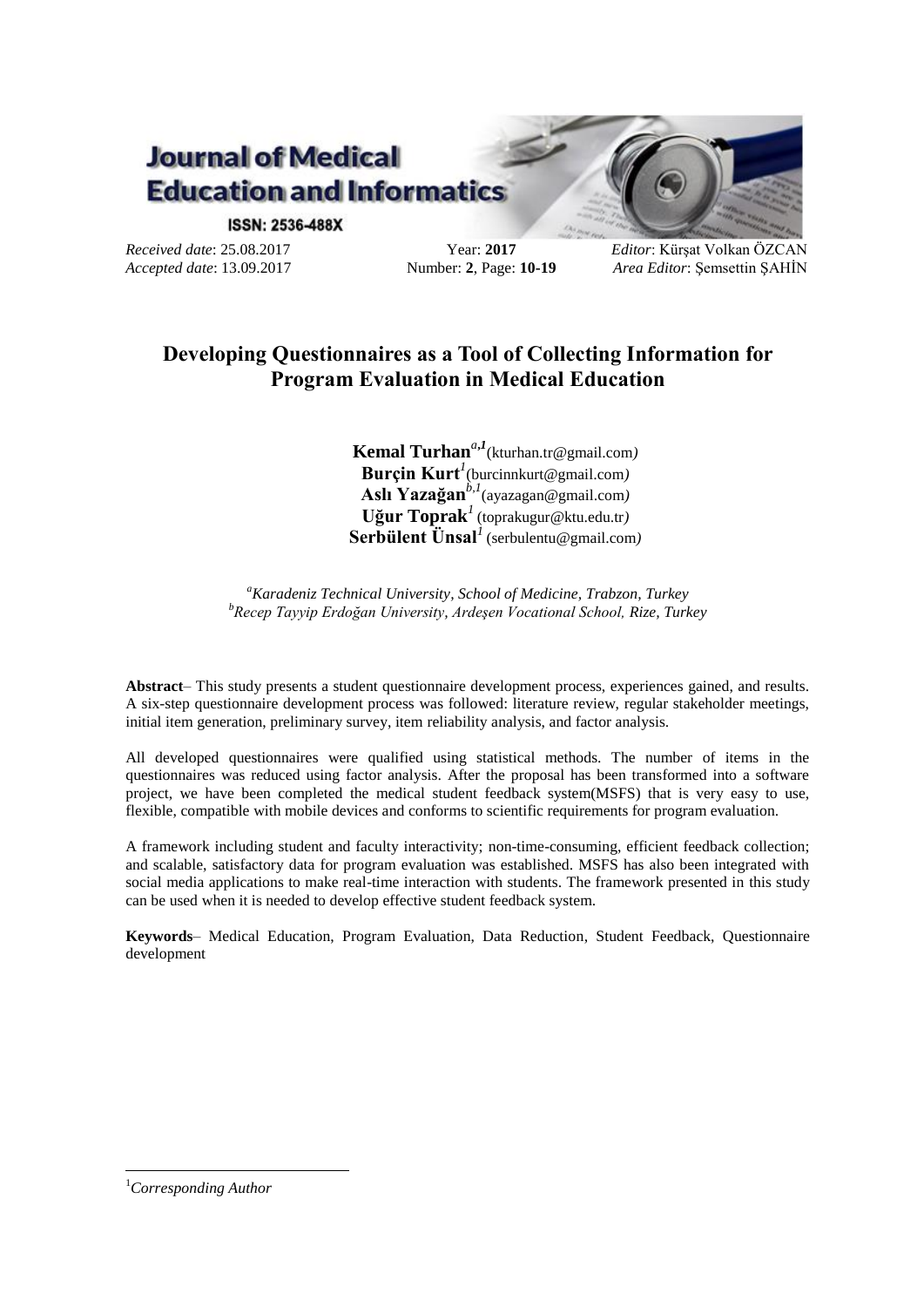### **1. Introduction**

Due to the rapidly changing nature of medical knowledge, medical education program development and management must continuously evolve and program effectiveness must be continually assessed. In medical education research, program evaluation has become important. Evaluation of education programs is required by medical education accreditation organizations (LCME 2015). Program evaluation is defined as (CDC 2015) the systematic collection and analysis of information related to the design, implementation, and outcomes of a program, for the purpose of monitoring and improving the quality and effectiveness of the program. To address the question of how a program works, not only curricular content and program outcomes, but also program processes must be considered (Haji, Morin, and Parker. 2013).

Student feedback is one of the important input data sources for all program evaluation models, and it has vital role in faculty-student interaction. Faculty-student interaction refers to the degree of responsiveness, helpfulness, concern, approachability, compassion, and understanding that instructors display towards their students (Paolini 2015). Facultystudent interaction outside of the classroom is an important influence on student success and retention. Students' feedback plays a primary role as a communication tool regarding the program (Poulosa, and Mahon 2008). Researchers suggest implementing an effective and operative feedback system to provide continuous communication between students and faculty (Garner, Gusberg, and Kim 2014).

Feedback can be provided through questionnaire surveys (Chan, Konrad, Gonzalez, Peters, and Ressa. 2014). Questionnaires can be useful for collecting information about behaviours that are not directly observable (Artino, La Rochelle, Dezee, and Gehlbach 2014). It is assumed that students are willing to complete questionnaires. However, this assumption is not usually correct. Filling questionnaires is considered time-consuming, and students believe that their evaluations will not affect the education program. While the effectiveness of feedback is key for accurate program evaluation, little research has focused on students' perceptions of feedback and the process of contributing feedback. Elucidate feedback experiences with a narrative interviewing approach and report the negative experiences of students during the feedback collection process (Poulosa, and Mahon 2008; Urquhart, Rees, and Ker 2014). It was also reported that students admire feedback when it is clear and instructive (Small, and Attree 2016).

In this study, we conducted meetings with students, student affairs staff, and teachers to develop a preliminary questionnaire. We tried to eliminate the negative beliefs of students by including them in the questionnaire development process. Because, students and teachers believe in usefulness of questionnaires, but they do not get serious enough for some reasons (Richardson, 2005). Moreover, the number of items in the questionnaire was reduced to provide a satisfactory experience for students.

# **2. Material and methods**

The integrated medical education system was adopted six years ago by the Medical Faculty of Karadeniz Technical University. In this system, the curriculum is designed considering human body systems. In the first three years, there are core lessons designed for minimal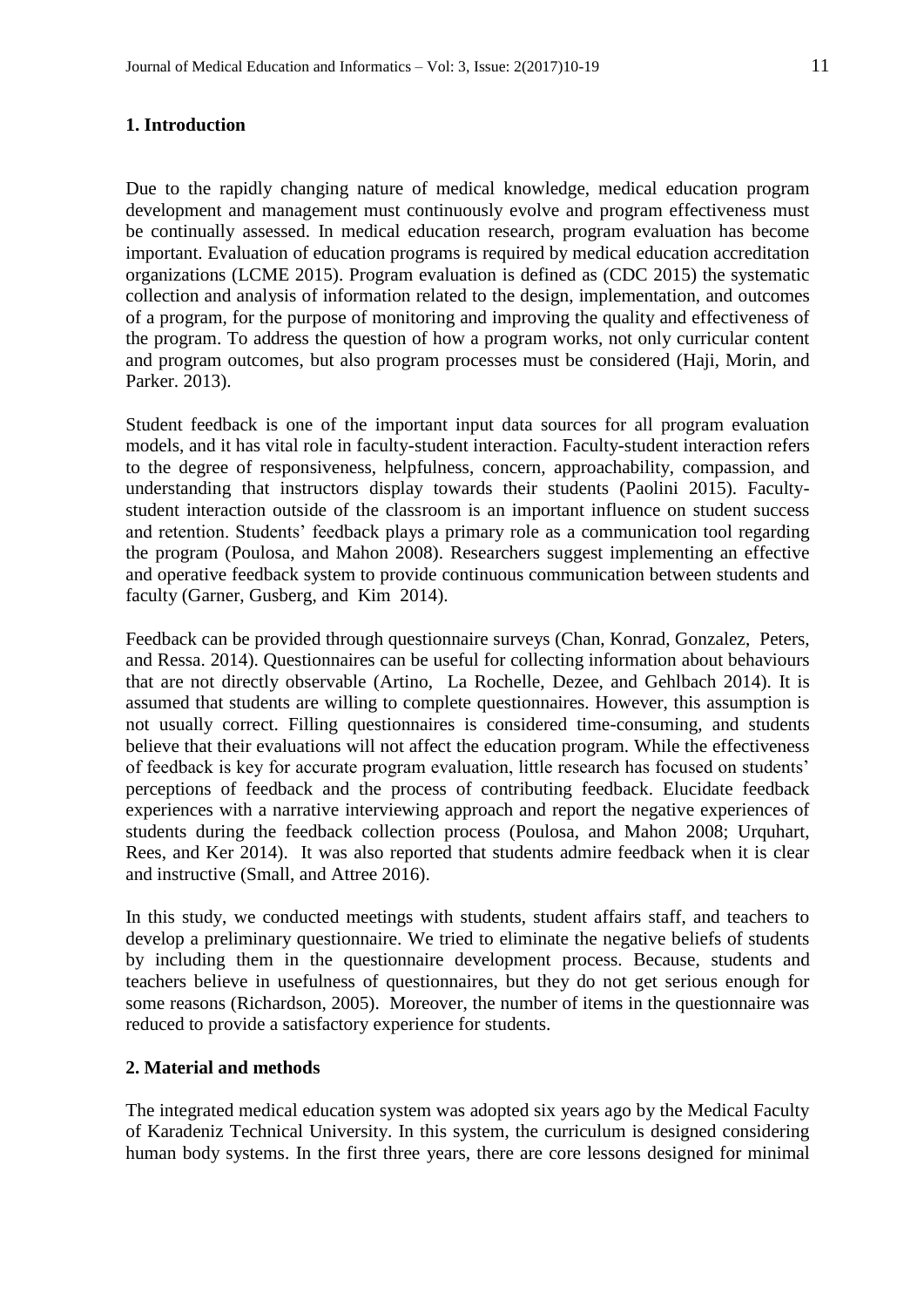clinical exposure. The fourth and fifth years comprise a mixture of clinical clerkship and medical courses. The last year is the internship period in the hospital.

To pass each year, students need to achieve a certain score determined by the educational committee assessment. Every year has two semesters, and there are six, seven, and nine committee assessment in the first, second, and third years, respectively. At the end of each committee assessment, students must take examinations and, in each semester, they must take a final examination. In the fourth and fifth years, an oral examination and a written examination are conducted at the end of clinical clerkships. Additionally, various formative examinations that affect the main mandatory examination may be conducted in different committee assessments and clinical clerkship periods in every year.

The National Medical Education Accreditation Institute (UTEAK) (Frye, and Hemmer 2012) establishes the National Standards for Undergraduate Medical Education. Medical schools wishing to become accredited in Turkey apply to UTEAK. According to UTEAK standards, faculties of medicine must establish a program evaluation system that monitors the curriculum achievements and student progress by gathering the opinions and proposals of stakeholders about the ongoing education program. In the process of accreditation in the Medical Faculty of Karadeniz Technical University, various working groups were established, such as a curriculum development group, a measurement and assessment group, and a program evaluation group.

Program evaluation should be designed to detect changes that are fundamental for education programs. Change can occur at any stage and can be intended or unintended, and directly observed or non-observed. The education program evaluation should consider all these issues. Small changes in program elements may lead to large changes in outcomes (LCME 2015). It is important to address not only whether the program worked, but also how change has occurred (Haji, Morin, and Parker 2013).

There are commonly used program evaluation models such as the Kirkpatrick four-level model, Logic Model and CIPP Model. Any of these models could address all program evaluation issues. Each has its own advantages. The CIPP model was mostly utilized in the program evaluation studies during the accreditation process of the Medical Faculty of Karadeniz Technical University (UTEAK 2015).

UTEAK program evaluation standards studies were undertaken by the Program Evaluation Working Group (PEWG). PEWG was composed of instructors from various specialties, students in different school years, and statisticians. As part of the program evaluation effort, questionnaire development (QD) studies were conducted to retrieve effective and satisfactory student feedback. PEWG decided to use surveys as one of the important data sources mentioned in the CIPP Model.

Artino et al. present a guide on developing questionnaires for education research (Artino, La Rochelle, Dezee, and Gehlbach. 2014), and PEWG implemented similar steps. The scheme of the proposed six-step questionnaire development process is given in Graph 1.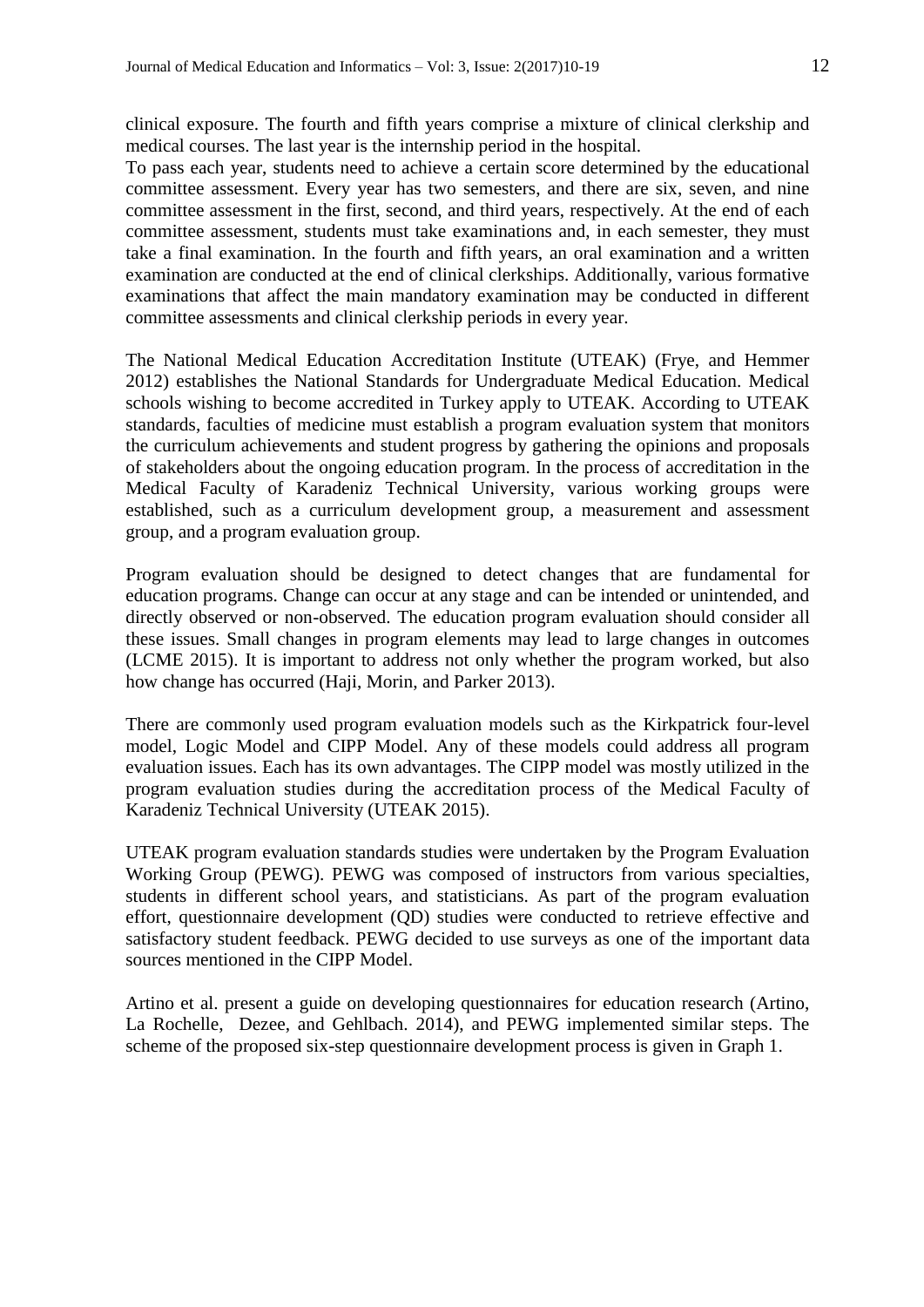

**Graph-1:** *Six-step questionnaire development process*

### **2.1. Literature review**

UTEAK standards and literature suggest that student attitudes about the feedback collection process are affected by instructors' personalities, especially leadership skills, sociability, objectiveness, and supportiveness (Paolini, 2015; Urquhart, Rees, and Ker 2014). Instructors' personalities and communication with students were considered while selecting PEWG members. Moreover, we decided to work with as many students as possible in the QD Process. Each year, we had five student members in PEWG meetings. We invited more students in addition to PEWG members according to the meeting agenda.

#### **2.2. PEWG Meetings with Stakeholders**

PEWG arranged 50 meetings during 2012-2015. In the first meetings, a literature review on program evaluation and survey tools was conducted. Questionnaire items were discussed by group members and faculty for nine months. Questionnaires from other medical faculty members were considered, and items were reviewed. After deciding questionnaire items, the implementation method of the questionnaire was discussed with stakeholders such as semester coordinators, student affairs, PEWG members, and invited students. Teachers who visited other universities shared their observations about education program evaluation studies there. Evaluation reports were prepared and presented to the faculty administrators and other related working groups. To raise awareness among students about the importance of program evaluation, informative emails were sent, brochures were displayed on faculty boards, and feedback boxes for quick feedback were placed in visible locations near teaching classes.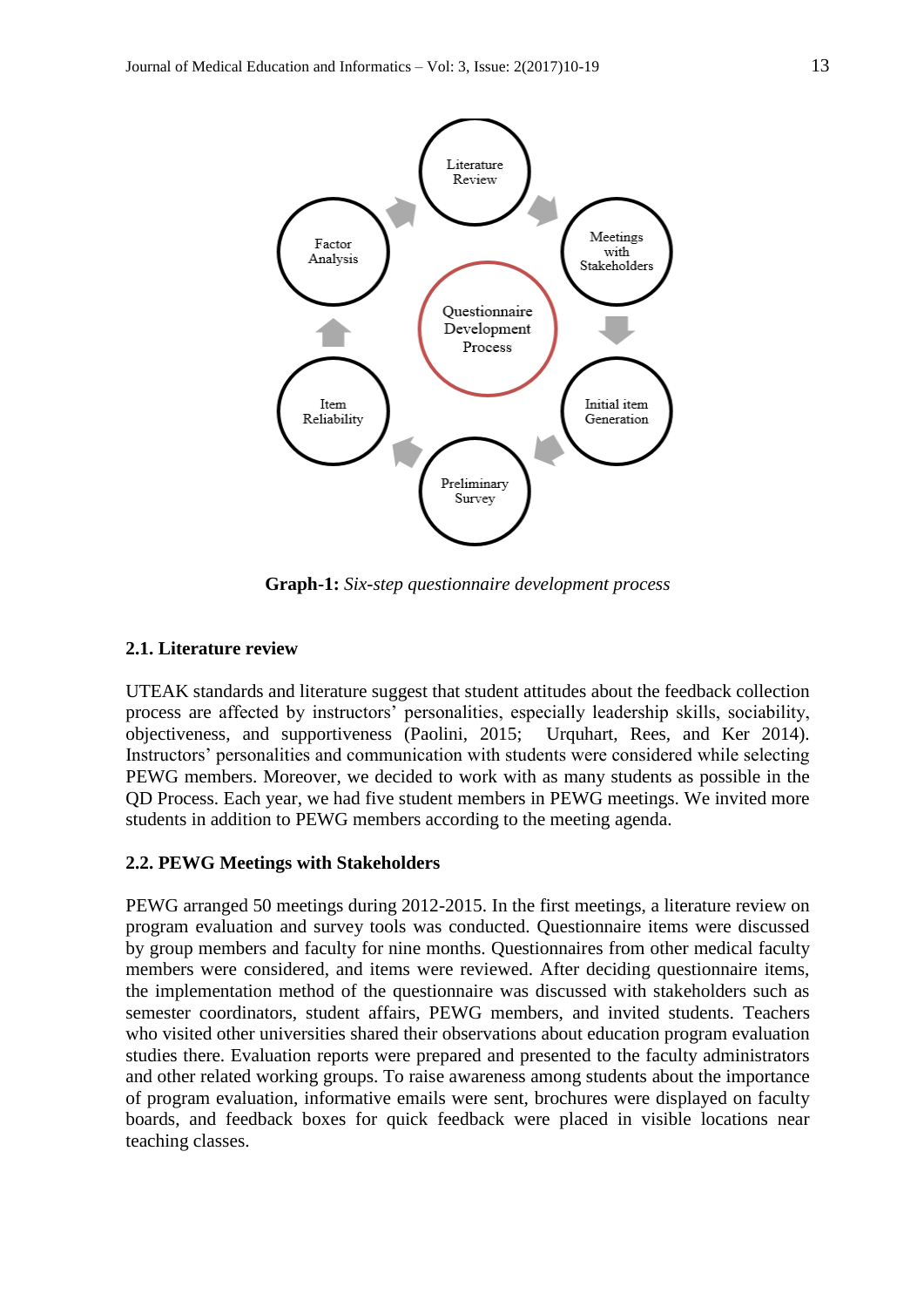# **2.3. Initial item generation**

Questionnaire items were developed in interactive meetings conducted by PEWG. Comparison of numbers of questionnaire items is given in Table 1.

|                            |  |  | <b>Table-1:</b> Comparison results of number of questionnaire items and reduced number of |  |  |  |
|----------------------------|--|--|-------------------------------------------------------------------------------------------|--|--|--|
| <i>questionnaire items</i> |  |  |                                                                                           |  |  |  |

| <b>Questionnaire</b>                                                    | Number of<br><b>Items</b> | <b>Reduced</b><br>Number of<br><b>Items</b> | <b>Number</b><br>of<br><b>Students</b> |
|-------------------------------------------------------------------------|---------------------------|---------------------------------------------|----------------------------------------|
| Evaluation questionnaire for first, second                              | 14                        |                                             | 1013                                   |
| and third year teaching committees (QC)                                 |                           |                                             |                                        |
| Evaluation questionnaire for committee                                  | 11                        | 4                                           | 2357                                   |
| instructors (QCI)                                                       |                           |                                             |                                        |
| Evaluation questionnaire for committee<br>exams(QCE)                    | 8                         | 8                                           | 1013                                   |
| Evaluation questionnaire for clinical<br>clerkship (QCC)                | 10                        | 6                                           | 1650                                   |
| Evaluation questionnaire for<br>clinical<br>clerkship instructor (QCCI) | 17                        | 6                                           | 7192                                   |
| Evaluation questionnaire for clinical<br>clerkship exams (QCCE)         | $\mathbf Q$               | $\mathbf Q$                                 | 1650                                   |

# **2.4. Preliminary Survey**

After comprehensive research over several months, a preliminary survey was conducted on students under the supervision of instructors. A feedback report was created based on survey data and presented to the faculty administrator.

### **2.5. Item Reliability Analyses**

After the preliminary questionnaire, item reliability analyses were performed using statistical techniques Cronbach's Alpha. Since Cronbach's Alpha values did not change positively and significantly, PEWG did not reduce the number of items in the questionnaire after item reliability analysis. Cronbach's Alpha values can be seen in Table 1. If we had looked at the Cronbach's Alpha values and reduced the number of items, it could have been caused a loss of information about validity of questionnaire. Because Cronbach's Alpha mostly related about reliability. If the Cronbach's Alpha value was too low, we could have made changes to the questions.

#### **2.6. Factor Analysis for Item Reduction**

After the preliminary survey, we inferred that students had more negative than positive experiences in the feedback collection process. Students and instructors reported complaints about the large number of items and similar repetitive questions. To improve students' perceptions of the process, PEWG decided to reduce the number of items.

Factor analysis was used as the data reduction method. A questionnaire needs to be validated to verify that it measures what it is intended to measure (Field 2005). Factor analysis attempts to identify the underlying variables or factors that explain the pattern of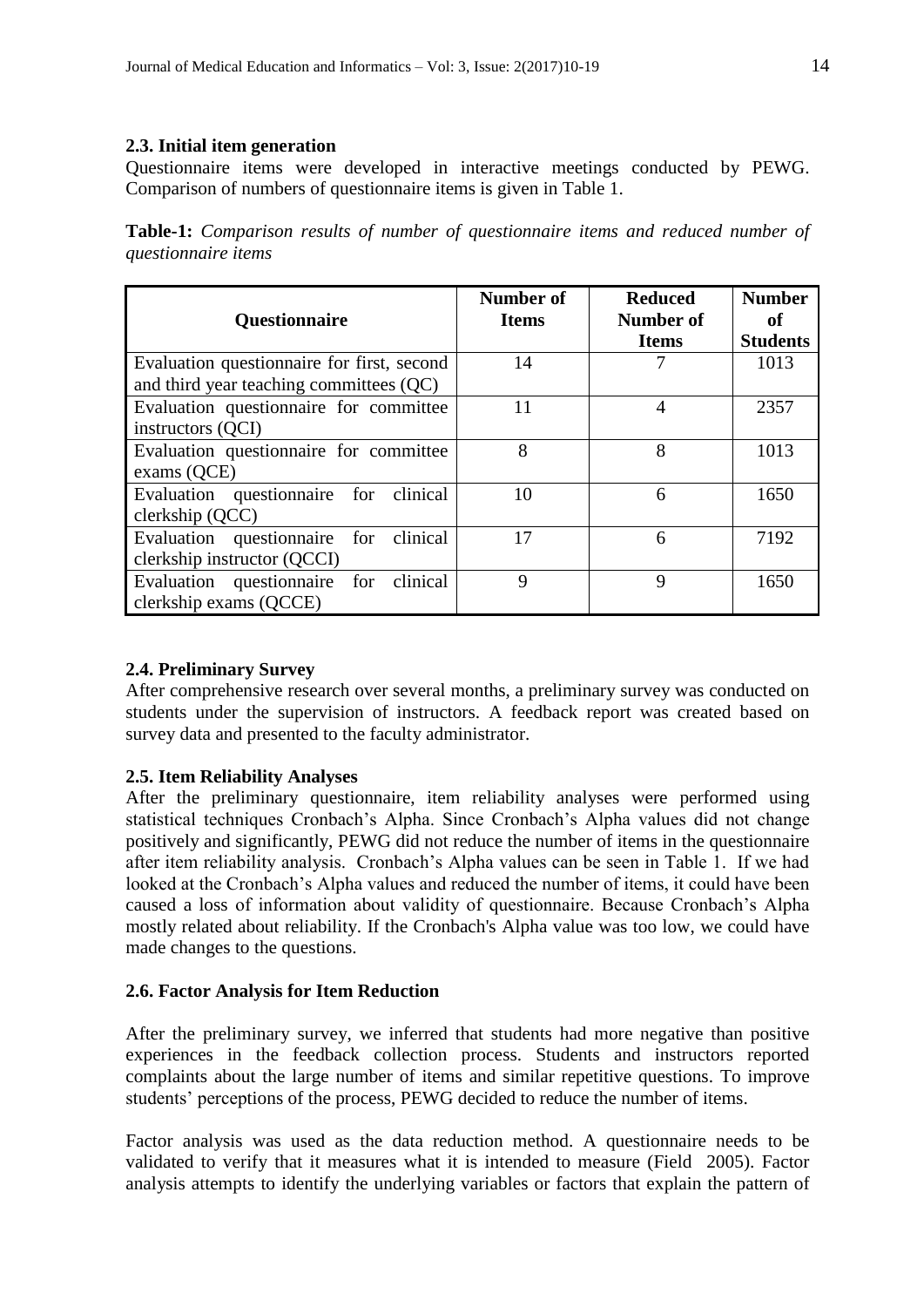correlations within a set of observed variables. It is often used to identify a small number of factors that explain most of the variance observed in a much larger number of variables (UCLA, 2015). Table 2 shows the factor analysis results. Items were clustered into five subgroups using correlation between components and items. Items in each subgroup explain a component of the questionnaire. Items in a group have a very similar meaning. Interestingly, we did not notice this semantic closeness before the factor analysis (Table 2).

**Table-2:** *Factor analysis results for qc: probability relation between items and rotated components <sup>2</sup>*

| <b>Component Number</b>                                                                                     | 1    | 2    | 3    | 4                       | 5            |
|-------------------------------------------------------------------------------------------------------------|------|------|------|-------------------------|--------------|
| Cumulative<br>$\%$<br>variance $ 14,1 27,1 40,1 50,5 59,0 $<br>explained                                    |      |      |      |                         |              |
| % of Variance explained                                                                                     |      |      |      | 14,1 13,0 13,0 10,4 8,5 |              |
| The practical study opportunity was sufficient.                                                             | 752  |      |      |                         |              |
| <b>Practical study hours were sufficient.</b>                                                               | ,744 |      |      |                         |              |
| Theoretical classes were related to practical studies.                                                      | ,671 |      |      |                         |              |
| The committee period was sufficient for education.                                                          |      | ,735 |      |                         |              |
| I did not have difficulties integrating what I learned in the<br>committee with what I had learned earlier. |      | ,595 |      |                         |              |
| Learning objectives set at the beginning of the committee had been<br>achieved.                             |      | ,571 |      |                         |              |
| Subjects had been sequenced to ensure the integrity<br>knowledge and to facilitate learning.                |      | ,542 |      |                         |              |
| I attended the classes.                                                                                     |      |      | .765 |                         |              |
| The committee encouraged the attendance of classes.                                                         |      |      | .697 |                         |              |
| I had the opportunity to actively participate in the classes.                                               |      |      | 623  |                         |              |
| Committee goals and learning objectives have been announced.                                                |      |      |      | ,797                    |              |
| Goals and learning objectives have been announced in practical                                              |      |      |      | ,599                    |              |
| studies.                                                                                                    |      |      |      |                         |              |
| The course schedule was followed.                                                                           |      |      |      |                         | .841<br>.750 |
| I had to be prepared for the classes.                                                                       |      |      |      |                         |              |

1

<sup>2</sup> ExtractionMethod: Principal Component Analysis. RotationMethod: VarimaxwithKaiserNormalization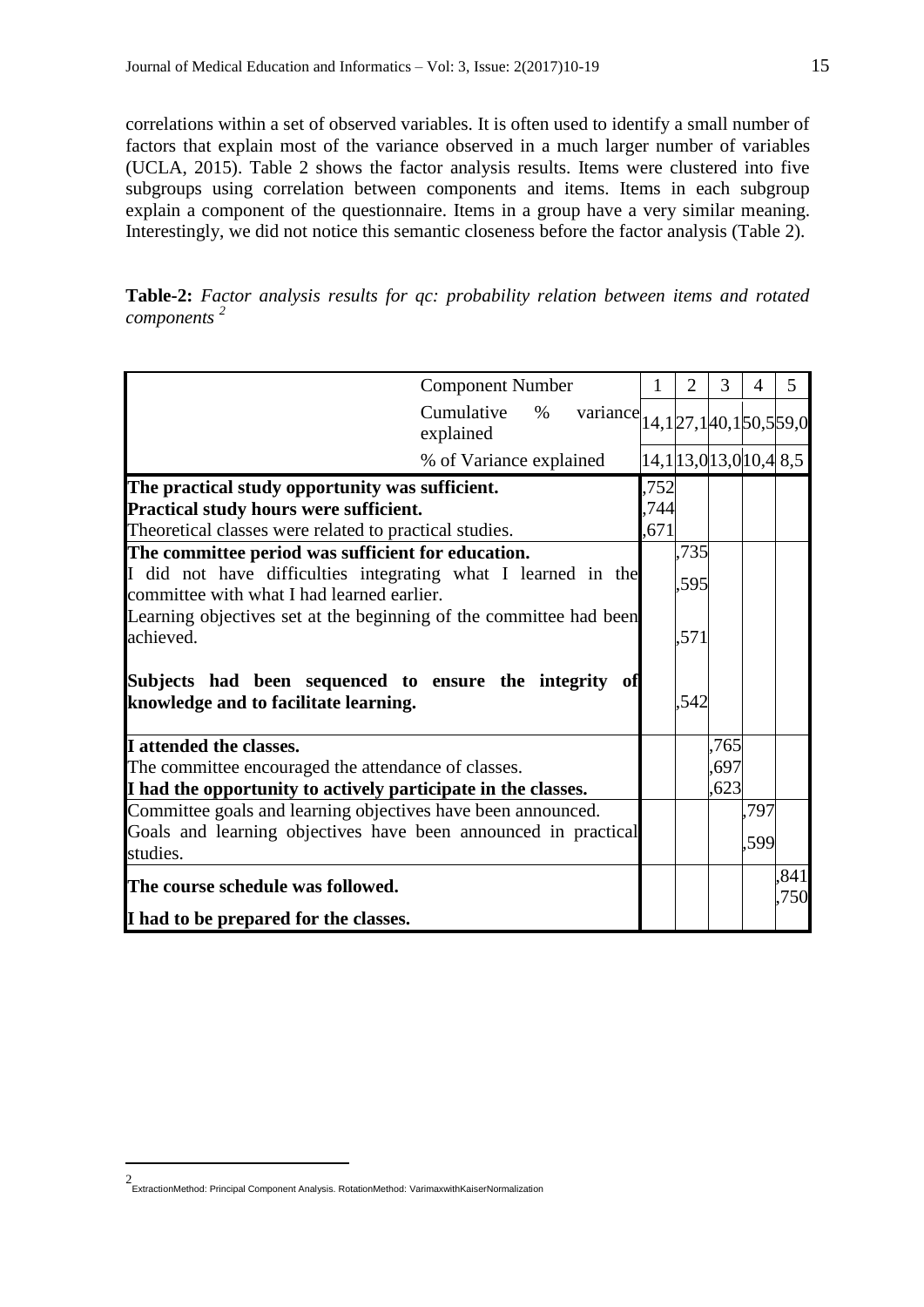Considering these results, some questions were selected directly, some were combined into one question, and the number of items in the questionnaire was reduced to seven questions. The items are:

- 1. The subjects were sequenced to ensure the integrity of knowledge and to facilitate learning.
- 2. The course schedule was followed.
- 3. The committee period was sufficient for education.
- 4. The practical studies were sufficient.
- 5. I attended the classes.
- 6. I had to be prepared for the classes.
- 7. I had the opportunity to actively participate in the classes.

# **3. Results**

Surveys are important data sources for program evaluation, and the Medical Faculty of Karadeniz Technical University decided to design student feedback questionnaires for the accreditation process. Feedback questionnaires could be developed for the overall education program or a specific education module. Alotaibi et al. developed a questionnaire solely for a respiratory care education program(Alotaibi, and Youssef 2013). In our study, we developed questionnaires for overall education program evaluation. As noted in other studies (UTEAK, 2015; Alotaibi, and Youssef 2013), problems arise because of the frequency of conducting surveys and the number of items in the surveys. To help resolve these problems, a six-step questionnaire development process was implemented in this study: literature review, meetings with stakeholders, initial item generation, preliminary survey, item reliability analysis, and factor analysis (Figure 1). We developed six different questionnaire systems for four different educational contexts (Table 3): General Teaching Quality, General Clinical Clerkship Quality, Instructional Quality in Teaching and Clinical Clerkship, and Exam Quality in Teaching and Clinical Clerkship.

| <b>Purpose</b>               | <b>Developed Questionnaire</b>                   |  |  |
|------------------------------|--------------------------------------------------|--|--|
| General Teaching             | Evaluation questionnaire for 1,2,3 year teaching |  |  |
| Quality                      | committees (QC)                                  |  |  |
| <b>General Clinical</b>      | Evaluation questionnaire for clinical clerkship  |  |  |
| Clerkship Quality            | (QCC)                                            |  |  |
| <b>Exam Quality</b>          | Evaluation questionnaire for clinical clerkship  |  |  |
|                              | exams (QCCE)                                     |  |  |
|                              | Evaluation questionnaire for committee exams     |  |  |
|                              | OCE)                                             |  |  |
| <b>Instructional Quality</b> | Evaluation questionnaire for clinical clerkship  |  |  |
|                              | instructor (QCCI)                                |  |  |
|                              | Evaluation questionnaire for committee           |  |  |
|                              | instructors (QCI)                                |  |  |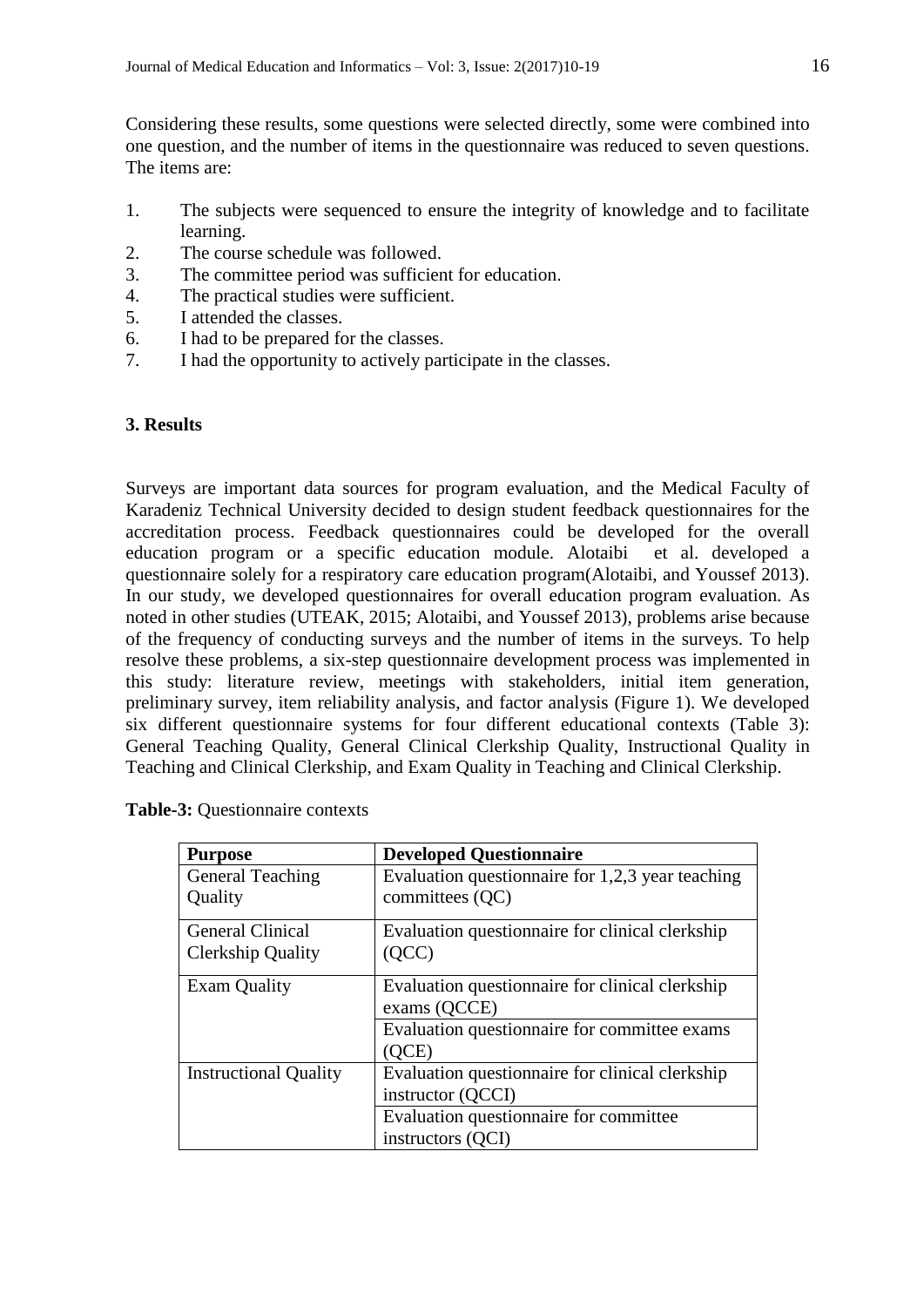QC was developed for General Teaching Quality. QCC was developed for General Clinical Clerkship Quality. QCI and QCCI were developed for Instructional Quality. QCE and QCCE were developed for Exam quality.

At the end of the questionnaire development process, students took a paper version of the preliminary questionnaire under the supervision of instructors. The paper-based survey provided more interaction between faculty and students, and enabled easier management of the process. At the end of the QD process, we obtained a stable, scalable, validated, and verified questionnaire system. Thus, the requirement analysis for the web-based survey system was completed before implementing it.

# **4. Discussion**

Some studies emphasized that student feedback is vital, especially for educational quality management efforts. Nevertheless, the fact that this processes are not being conducted well (UCLA 2015). They suggested that it is required an effective and efficient student feedback system (UCLA 2015). It was emphasized that students should be in the mood of to fill a questionnaire for effectivity and efficiency of feedback in the study (Blair 2014).

This study presents our extensive QD process for program evaluation experience that can be shared. In our study, the broad participation of students and other stakeholders was important. Students are at the centre of medical education programs, and the main outcomes of education programs are behavioural, attitudinal, and informational changes in the students. Other studies (Donner-Banzhoff, Merle, Baum, and Basler 2003; Sostok, Coberly, and Rouan 2002) conducted the questionnaire development process including only certain research groups with limited stakeholder participation. In some studies, (UTEAK 2015; Alotaibi, and Youssef 2013), data sources were limited to the educational environment but in our study, data from different educational contexts, such as experiential information from other medical schools, was included as a part of the development process. We gained valuable experience in retrieving feedback as well as eliciting the broad participation of students and stakeholders.

Questionnaire is not the only way to collect information for program evaluation. There are many methods such as qualitative interviews, focus groups interviews, document review that has some advantages and disadvantages (NCS 2017).

Although they are valuable information collecting methods, they have some disadvantages:

- Trained and skilled staff requirements,
- They can be time consuming,
- It is usually difficult and complex to evaluate collected information (Mennin 2010).

This of course does not mean that other methods should not be used. The data collection methods should also be used in the program evaluation efforts for detecting all changes in medical education progress.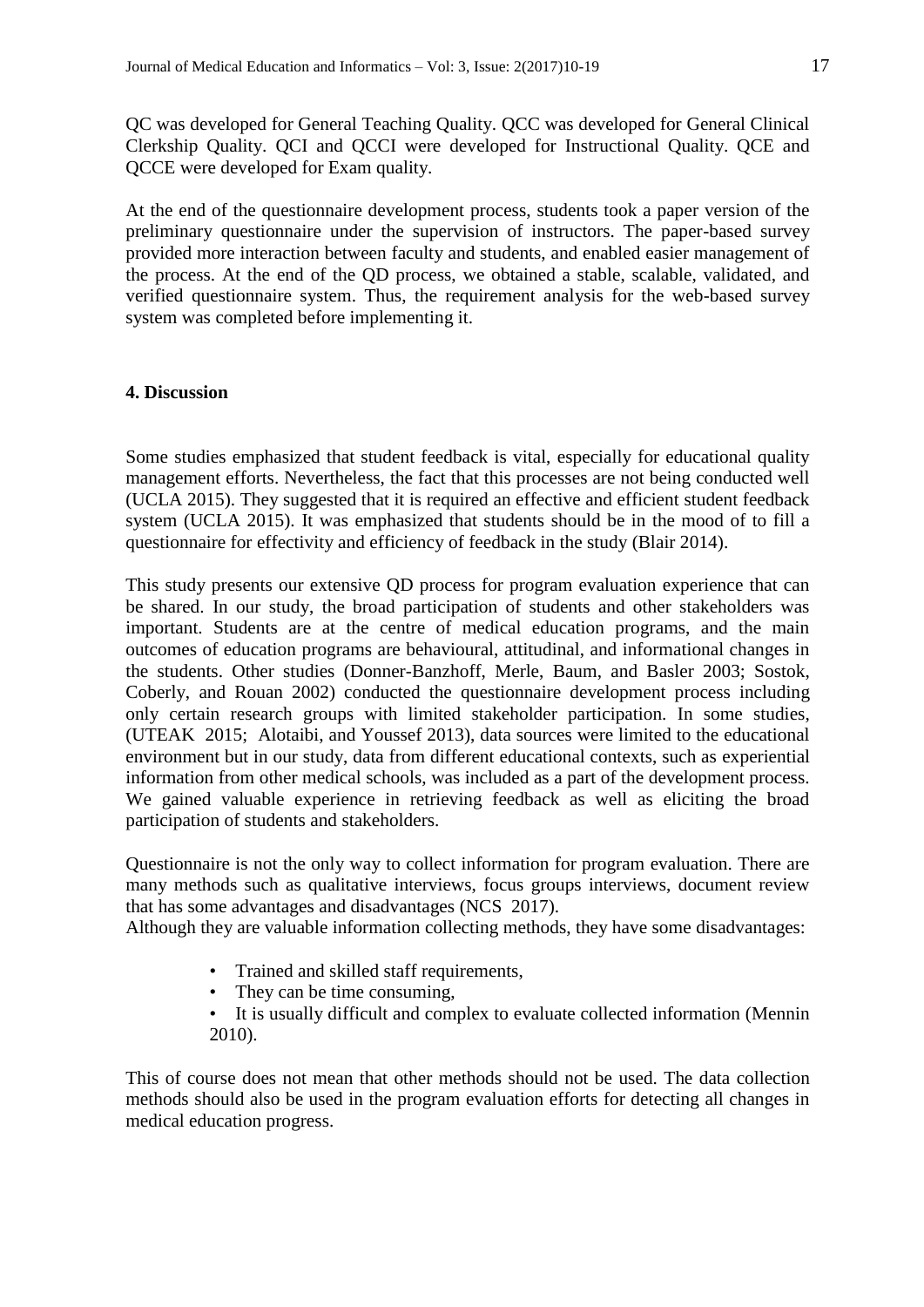# **5. Conclusion**

Following student feedback about the preliminary questionnaire, many questionnaire items were deleted. All developed questionnaires were qualified using statistical methods. The number of items in the questionnaires was determined using the factor analysis technique. Factor analysis enabled us to obtain statistically maximum variance with minimum number of items in the questionnaires. Five-to-seven point odd-number scales are usually used in surveys, but the four-point Likert scale (strongly disagree, disagree, agree, and strongly agree) was used in our QD process to facilitate the impartial selection of students.

We had planned to migrate the framework established during QD to the web-based system. Thus, the requirement analysis for the web-based survey system was completed during the QD process.

The envisioned online questionnaire has contain a page informing students about their feedback process. This system will help to eliminate students' negative belief that feedback will not be considered. Other advantages of the web-based system are easy analyses of questionnaire results and updates to the feedback system.

At the end of the QD development effort, we accomplished a framework that enabled student-faculty interactivity, efficient feedback collection, and a scalable system for program evaluation.

Feedback systems should be 1) easily applicable; 2) improved and verified with statistical techniques; 3) scalable with optimal application frequency and an optimal number of items, and adaptable to quick changes; and 4) responsive in order to enable traceability by stakeholders.

Conforming with these four the requirements, MSFS has also been integrated with social media applications such as Instagram and Facebook to make notifications for surveys and to give information about what actions are taken for student feedbacks.

As a result, feedback systems and QD efforts should be planned as long term projects utilizing technology and including broad stakeholders' participation.

In this study, we tried to develop and implement a method for collecting systematic and continuous information for program evaluation by minimizing the disadvantages and extending advantages of questionaries' as a method of collecting data.